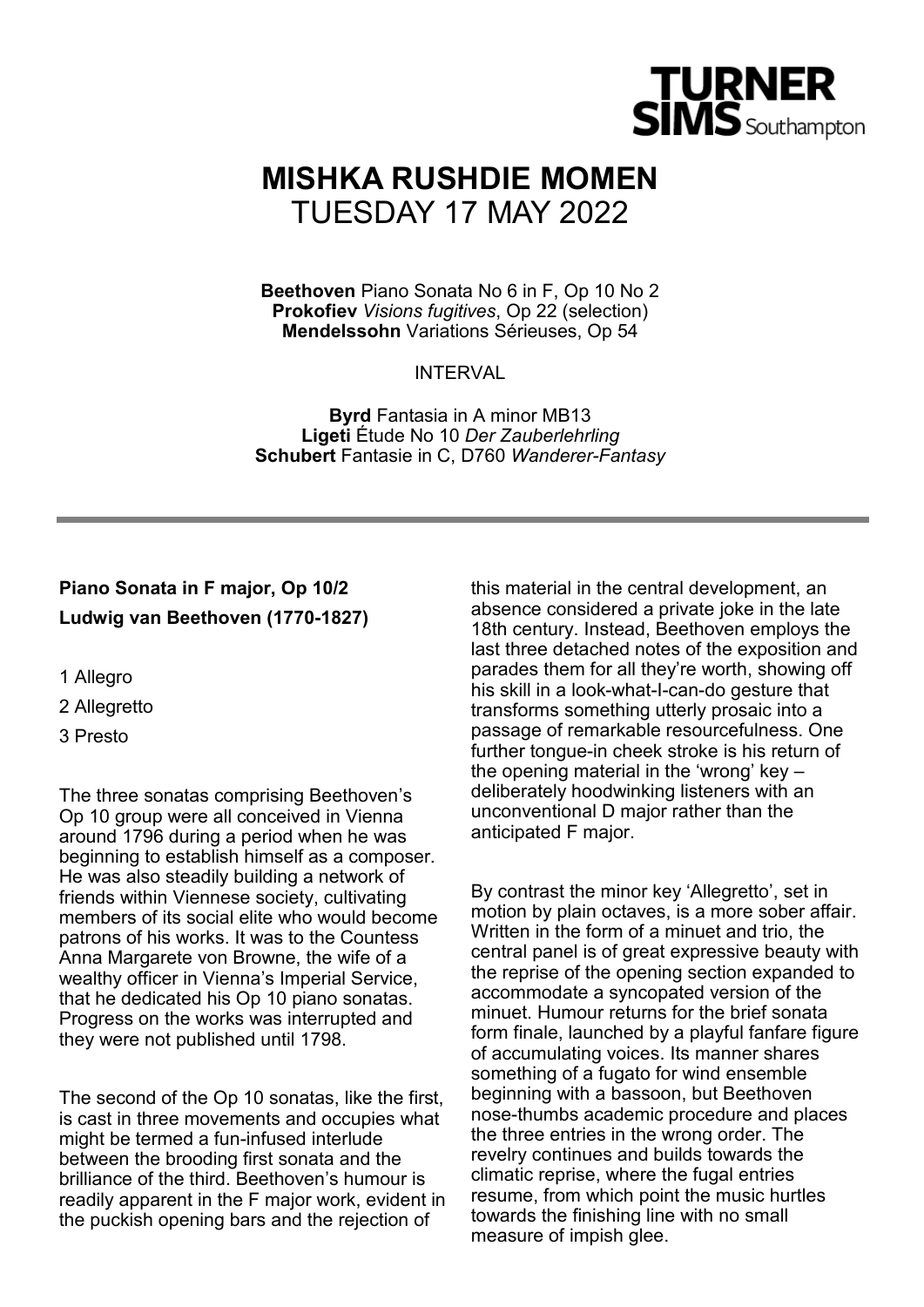## *Visions fugitives***, Op 22 (selection) Sergei Prokofiev (1891-1953)**

- 1 Lentamente
- 2 Andante
- 4 Allegretto
- 7 Animato Più sostenuto
- 9 Allegretto tranquillo
- 11 Con vivacità
- 14 Feroce
- 17 Poetico
- 18 Con una dolce lentezza
- 19 Presto agitatissimo e molto accentuato
- 20 Lento irrealmente

As a student at the St Petersburg Conservatory Prokofiev won notoriety as an *enfant terrible*  and acclaim as a formidably gifted pianist whose muscular style was to characterise many of his early compositions. The twenty miniatures that comprise *Visions Fugitives*  (1917-1919) were finished shortly after completing his studies and are amongst his most popular and accessible works. Gone are the abrasive, discordant harmonies and driving motor rhythms found in his Piano Concerto No 2 and *Scythian Suite*, now mostly replaced with a restraint seemingly at odds with the turbulent times in which he lived. It is almost as if the composer was untouched by the Great War and the overthrow of the Tsar and wished to seek refuge in writing pure music, much of which is atmospheric and intimate.

The title, *Visions Fugitives*, is taken from a couplet within a short stanza by the Russian Symbolist poet Konstantin Balmont. His lines 'In every fleeting glimpse I see worlds / Full of the changing play of rainbow hues' prompted a series of evocative images: impressionistic and dream-like (1, 17 and 20), bell-like (2), harp-like (7), playful (3 and 11), grotesque (4 and 9) and languorous (18). It is only in the thirty seconds of number 19 (*Presto agitatissimo e molto accentuato*) where Prokofiev offers a musical response to the February revolution of 1917. Of its nervous energy and insistent rhythms, the composer later apologetically offered that 'It was more a reflection of the crowd's excitement than of the inner essence of revolution'.

# *Variations sérieuses* **in D minor, Op 54 Felix Mendelssohn (1809-1847)**

Positioned midway between 'Lobgesang' and his 'Scottish' symphony, Mendelssohn's *Variations sérieuses* of 1841 was conceived as part of an anthology of piano works by several composers, including Chopin and Liszt, who had been invited to contribute to a publication intended to raise funds for a Beethoven monument. Mendelssohn's title, *Dix morceaux brillants*, was aimed at distancing himself from the superficial collections of variations he could anticipate from his near contemporaries Czerny and Moscheles. And in its earnest theme, combining beauty and pathos, Mendelssohn pays respect to a composer who had been a clear influence some years earlier on his String Quartet in A minor, Op 13.

From a composer who declared 'The essence of beauty is unity in variety', Mendelssohn's *Variations sérieuses* more than adequately fulfil that maxim. With one exception, his seventeen variations remain within the home key, yet there is much harmonic variety, and the main elements of the theme can be identified throughout. Following the sombre 16-bar theme, the first four variations steadily increase in tempo and rhythmic activity, the fourth presented as a two-part canon in unceasing staccato semi-quavers. Restless syncopations shape the fifth variation, while the leaping chords of the sixth explore the far reaches of the keyboard. The animated chords and ascending flourishes of the seventh lead directly to a display of technical brilliance in the next pair of variations. Tensions dissolve in the fugato of the tenth variation (surely something Beethoven would have appreciated), while warmth of expression inhabits the poignant eleventh, its melancholy swept aside in the percussive agitation of the twelfth. Its neighbour introduces the opening theme in the middle voice beneath right hand scintillation, and the fourteenth variation, carries a more consolatory tone, its chorale-like manner now bathed in a glowing D major. The home key returns for another gently syncopated variation, before tensions build towards a magnificent *Allegro vivace*. This ends with an exhilarating *Presto* prefaced by a brief reminder of the opening theme over a tremolo left hand that precedes a toccata-like conclusion.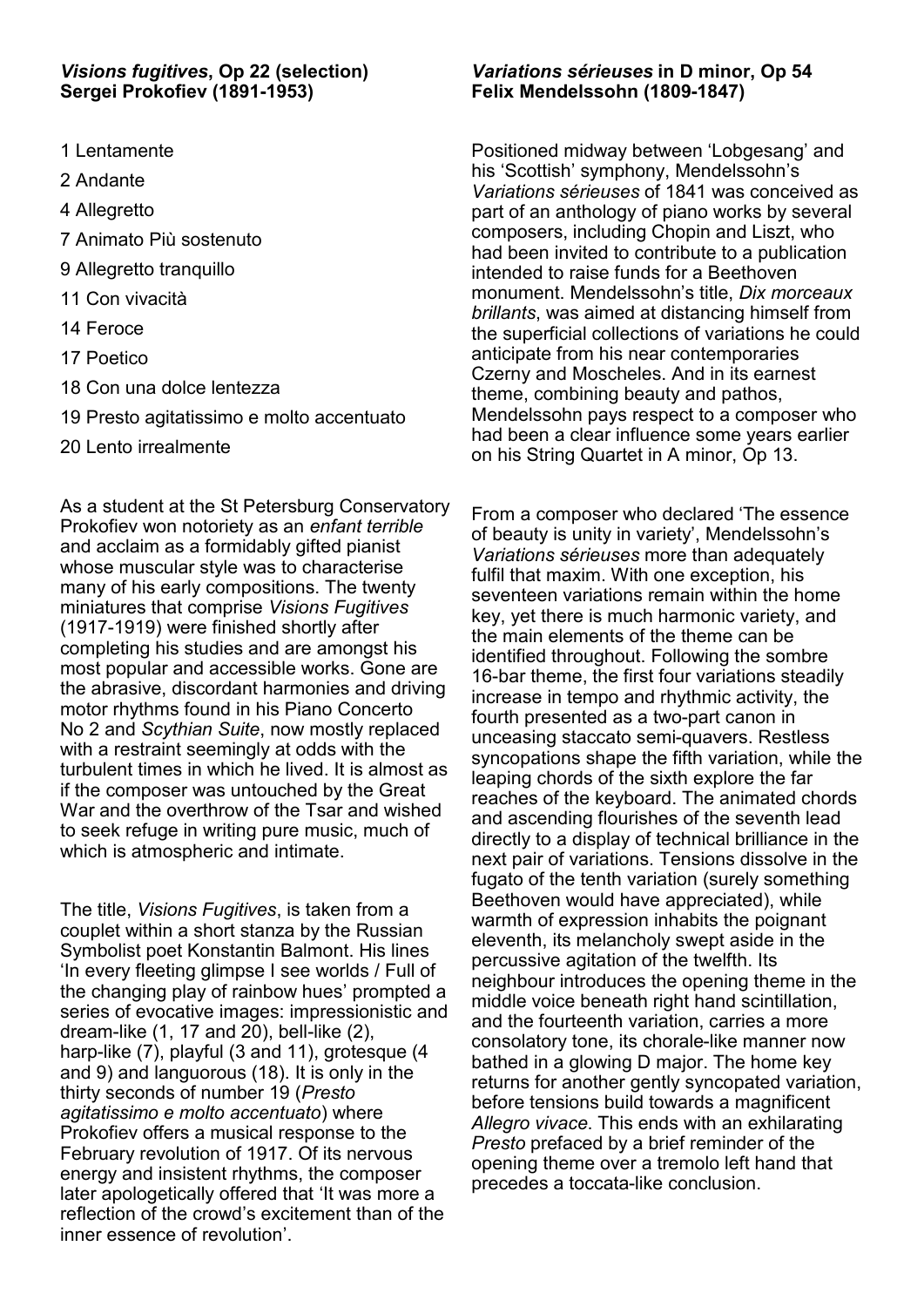# **Fantasia in A minor, MB13 William Byrd (1537-1623)**

Unlike the relatively short-lived Mendelssohn, William Byrd enjoyed a ripe old age that extended well into his eighties. Known by his peers as 'Britanniae Musica Parens' (the father of British music), he held prominent church positions during a period of religious turmoil (organist at Lincoln Cathedral and the Chapel Royal) and wrote sacred music for both the Catholic and Anglican Rite. His keyboard music is no less significant, and his fantasies are sublime creations of colourful, complex and often humorous subjects. Indeed, Byrd singlehandedly created an English keyboard 'school' in the second half of the sixteenth century whose influence continued to exert itself well after his own death. Whilst one cannot date with any certainty his fantasias, most of them were collated in a 1591 collection of keyboard manuscripts known as *My Ladye Nevells Booke*. Within these works Byrd would exercise his prodigious talent in a form considered a 'kinde of musicke which is made without a dittie…and the composer is tide to nothing, but that he may adde or diminish and alter at his pleasure'.

## **Étude No 10 '***Der Zauberlehrling***' ('***The Sorcerer's Apprentice***') György Ligeti (1923-2006)**

One of the most anarchic composers of the 20th century, György Ligeti caused consternation in 1962 with his experimental *Poème symphonique* for 100 metronomes. Earlier, his capacity for turning convention upside down had been presaged in his Op 1 *Musica Ricercata* – a set of short pedagogical piano pieces completed in 1953. They are based on the progressive addition and incorporation of different pitches from the chromatic scale. No less maverick or instructive are his 18 Études begun in the 1980s which are amongst the most important additions to the solo-piano repertoire in the last half-century. They continue the great tradition of Études stretching back beyond Debussy to Liszt and, in their polyrhythmic and polymetric challenges, test pianistic technique to the limit.

Ligeti spoke of his Études as 'music of high contrapuntal and metric complexity with labyrinthine branches and perceptible melodic forms but without any 'back to" gesture, not tonal but not atonal either'. To the staggering difficulty of the Études, Danny Driver has commented that it's more a case of 'brain splitting than finger breaking'. Étude No 10, '*Der Zauberlehrling*' is no exception. Its rapid repeated notes (to be played *Prestissimo, staccatissimo, leggierissimo*) give no pause for breath as hands traverse the keyboard to create an impish luminescence (at times like breaking glass), snuffed out at the close with a single resolute gesture.

## **Fantasie in C, D760 '***Wanderer-Fantasy***' Franz Schubert (1797-1828)**

- 1 Allegro con fuoco ma non troppo
- 2 Adagio
- 3 Presto
- 4 Allegro

It is well known Franz Schubert was no virtuoso, implied in the absence of any concertos or bravura piano works. The '*Wanderer*', however, is an exception and its virtuosic writing would have seriously tested its dedicatee - the businessman and amateur pianist Karl Emanuel von Liebenberg de Zsittin. Its challenges certainly confounded the composer who is reported to have given up in the middle of a performance exclaiming 'The devil may play this, I can't'.

Written in the autumn of 1822 when Schubert was working on what would be his 'Unfinished' Symphony, the Fantasy belongs to a period of great confidence and productivity. Perhaps no other piano work better expresses his self-assurance than in this extrovert Fantasy whose four movements, similar in design to a sonata, are compressed into a single continuum. The first section begins with an assertive rhythm that serves to unify the entire work. From this first idea Schubert generates two more themes both of which are subtle transformations of the initial statement. The prevailing bravura mood is eventually becalmed and its gentle tones (still bearing the opening rhythm) merge into the 'Adagio'. This section, which provides the work's title, is based on the song '*Der Wanderer*' about a lonely wayfarer whom fate has treated unkindly and who now sees himself 'a stranger everywhere'.